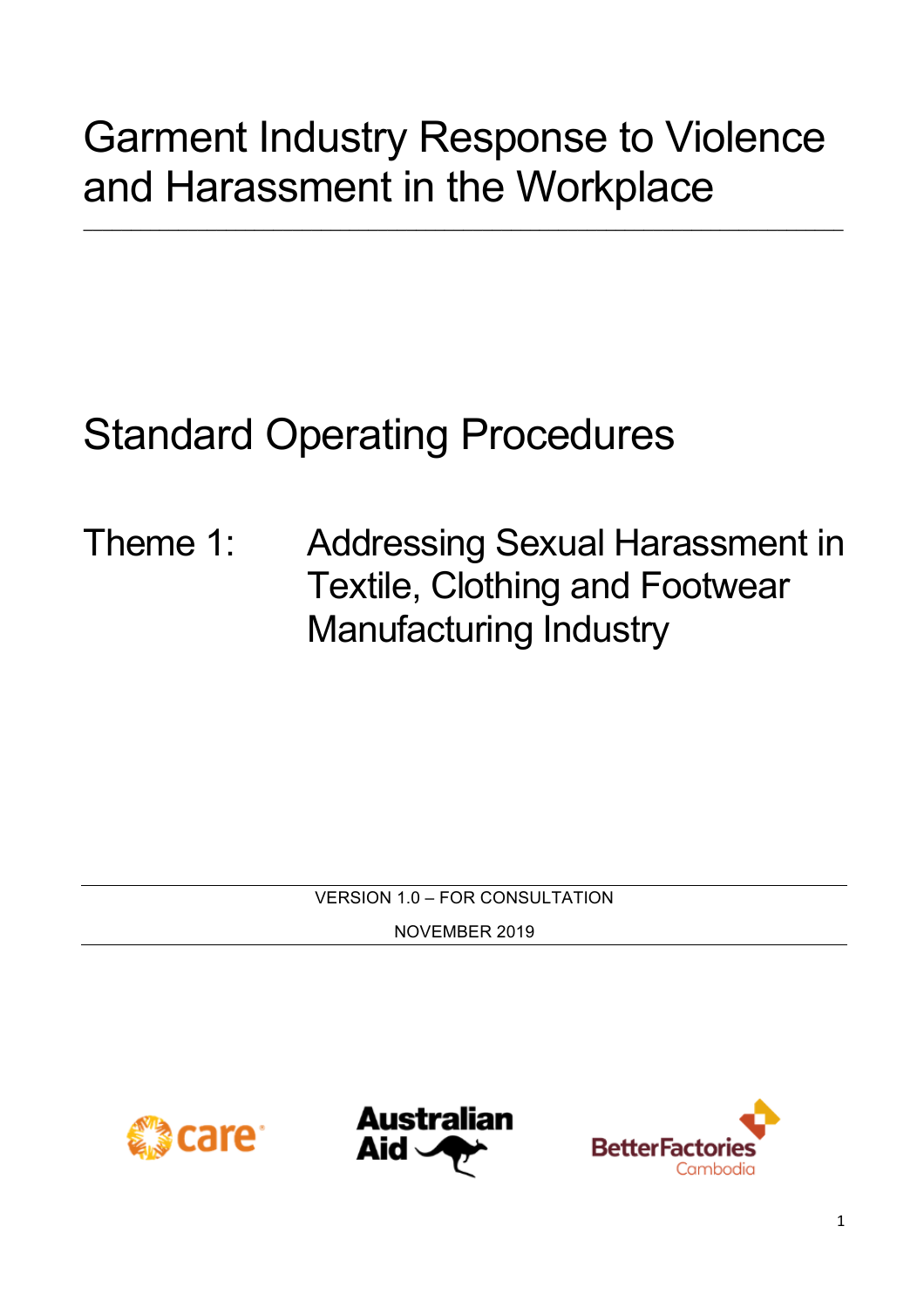# Contents

| 1 |  |
|---|--|
| 2 |  |
| 3 |  |
| 4 |  |
| 5 |  |
| 6 |  |
| 7 |  |
| 8 |  |
|   |  |
|   |  |
|   |  |
|   |  |
|   |  |
| 9 |  |
|   |  |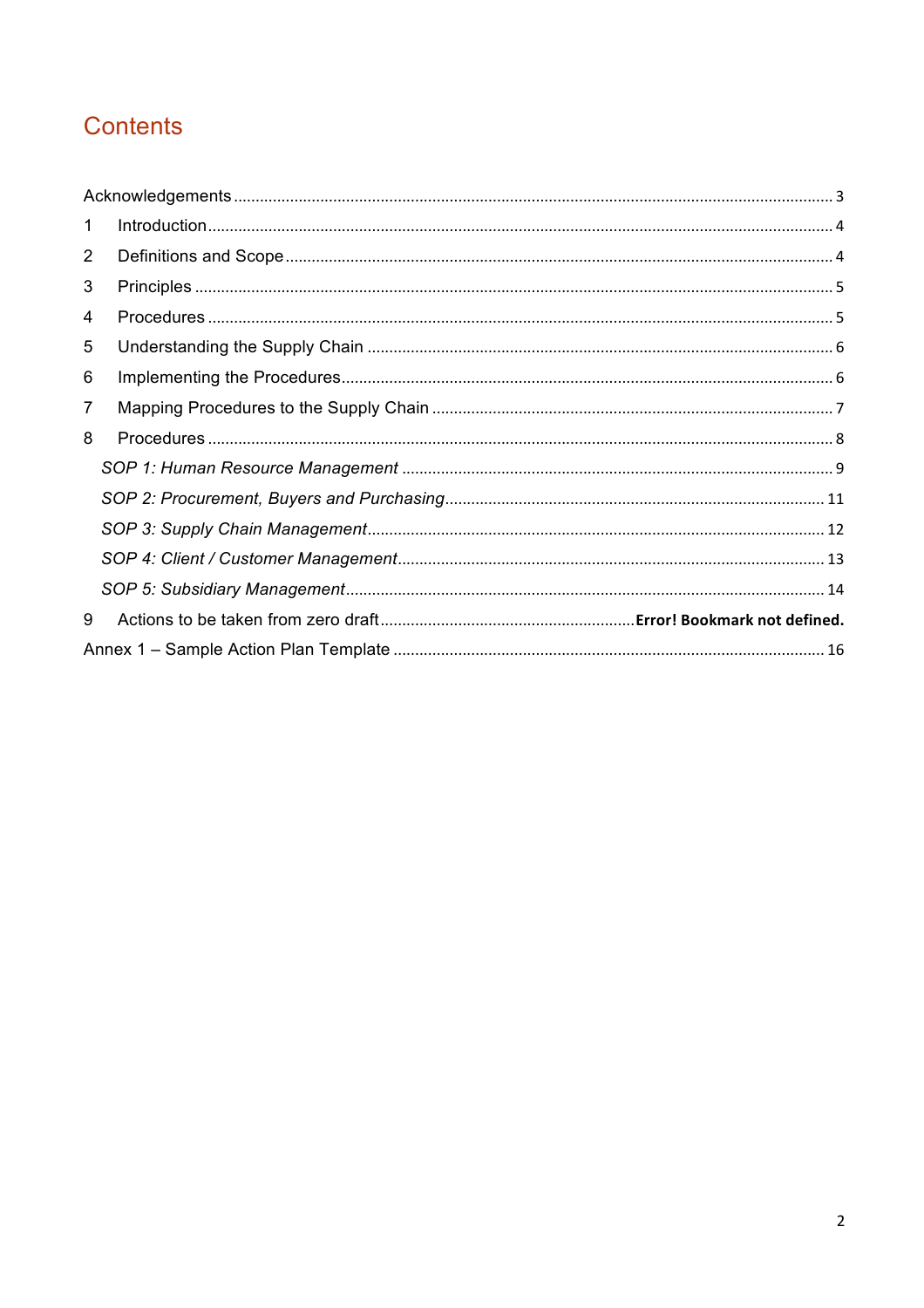### Acknowledgements

CARE Australia and Better Work would like to acknowledge the contributions of the following individuals in devising, drafting and consulting on these standard operating procedures: Suzi Chinnery (CARE Australia), Joe Sutcliffe (CARE UK), Jessica Wan (Better Work). In addition, CARE Australia and Better Work acknowledge the contributions of individuals from the garment industry who have commented on this document in various stages of drafting including at the regional conference 'The Business of Women at Work' held in Phnom Penh in October 2019.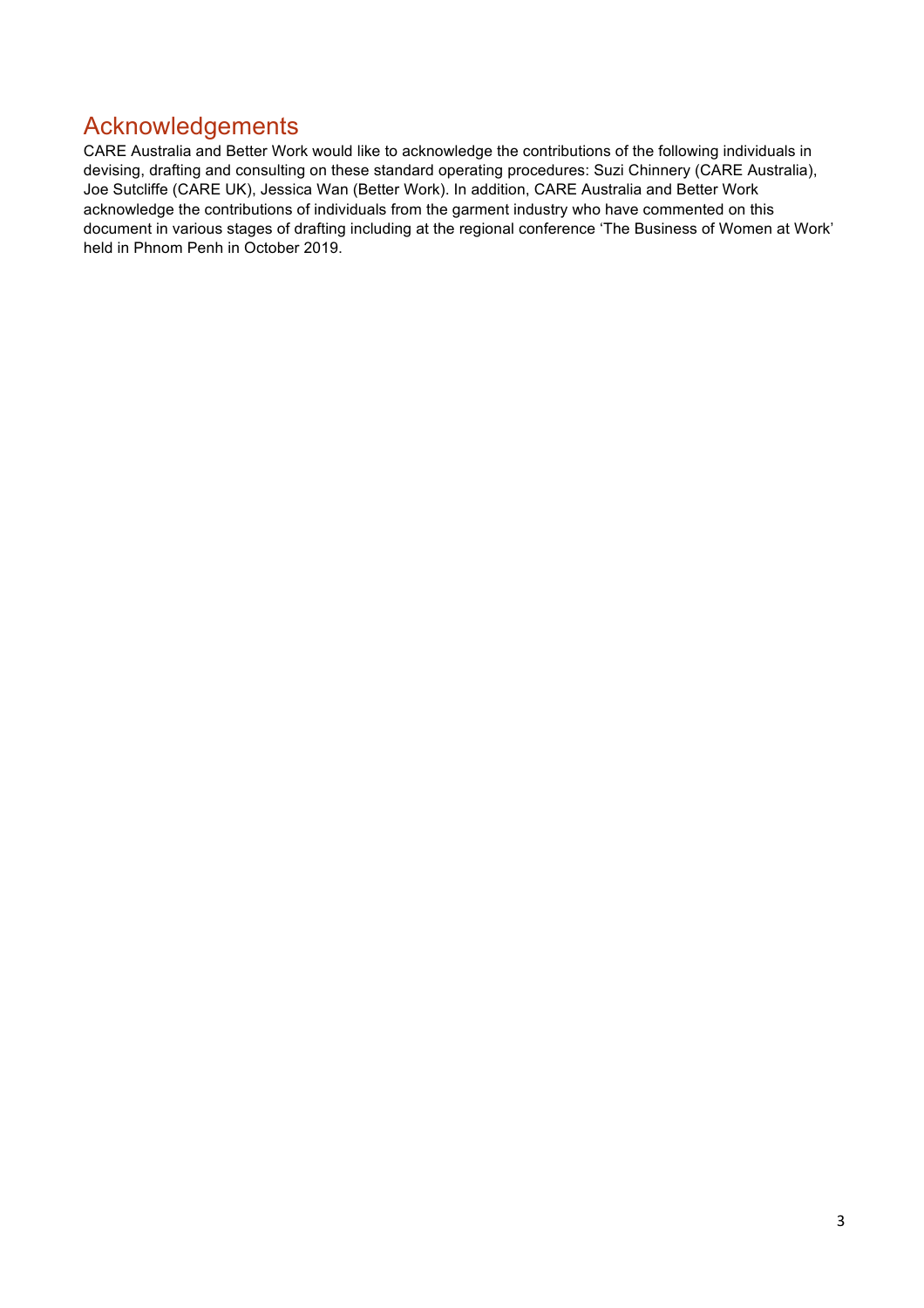### 1 Introduction

Violence and Harassment in the World of Work are becoming an increasing focus of businesses everywhere with the passing of the ILO Convention on Violence and Harassment (C190). Across the garment supply chain this is no different. Turning the Convention into reality at an operational level can be seen as challenging. Time, resources and expertise are required to do this effectively.

Sexual Harassment is a particularly prevalent and harmful form of violence in the workplace. It is significantly under-reported and frequently hidden. Estimates of rates of sexual harassment vary from 1 in 3 to 2 in 3 workers in the garment industry experiencing sexual harassment on a regular basis. The impact of sexual harassment on individual health and well-being is significant - for those experiencing it and those witnessing it. Sexual harassment has serious business implications, with impacts on productivity, employee turnover and absenteeism, business and industry reputation and has the potential to result in financial loss through legal actions. There are clear incentives for addressing sexual harassment in the workplace.

Yet, the industry faces challenges in addressing sexual harassment which can act as barriers to action, including, lack of mutually agreed and understood set of actions to take and understanding of what good approaches look like, different expectations from different brands in the supply chain, different understanding of the impact of buying practices on downstream suppliers, the need for collaboration on approaches and systems

These model Standard Operating Procedures (SOPs) have been developed by CARE International in collaboration with Better Work to support the industry in addressing sexual harassment at an operational level across the garment supply chain and reduce these barriers to action. The SOPs recognise that harassment doesn't discriminate – and that standard approaches across industry provide everyone transparency of goals and mutual understanding of requirements.

Once adopted the SOPs will provide a clear, practical, shared and industry wide effort to prevent and respond to sexual harassment. As such, they are designed to be used in internal and external business processes by:

- Buyers
- Vendors (including manufacturing groups)
- **Agents**
- Suppliers (including sub-contractors)
- *Licensees (content forthcoming)*

The SOPs for Sexual Harassment are the first in a series of model guidance that will support the garment industry in addressing violence and harassment in the world of work.

### 2 Definitions and Scope

#### **Violence and Harassment**

The ILO Convention on Violence and Harassment (C190) defines violence and harassment as a range of unacceptable behaviours, practices, or threats that result in physical, psychological, sexual, or economic harm. These incident(s) can be one-off or repeated. Gender-based violence is violence and harassment directed at someone because of their sex or gender (or if it disproportionately affects one gender or sex), including sexual harassment.

#### **Definition of Sexual Harassment**

Sexual harassment is a form of harassment and gender based violence. It is any unwanted, unwelcome or uninvited behaviour of a sexual nature which could be expected to make a person feel humiliated, intimidated or offended.

Anyone can be a target or perpetrator of sexual harassment, regardless of their gender or sexual orientation or ability but most sexual harassment is perpetrated by men against women. Sexual harassment can also occur between people of the same gender. Sexual harassment is a manifestation of power relationships and often occurs in unequal relationships in the workplace, including between women and men.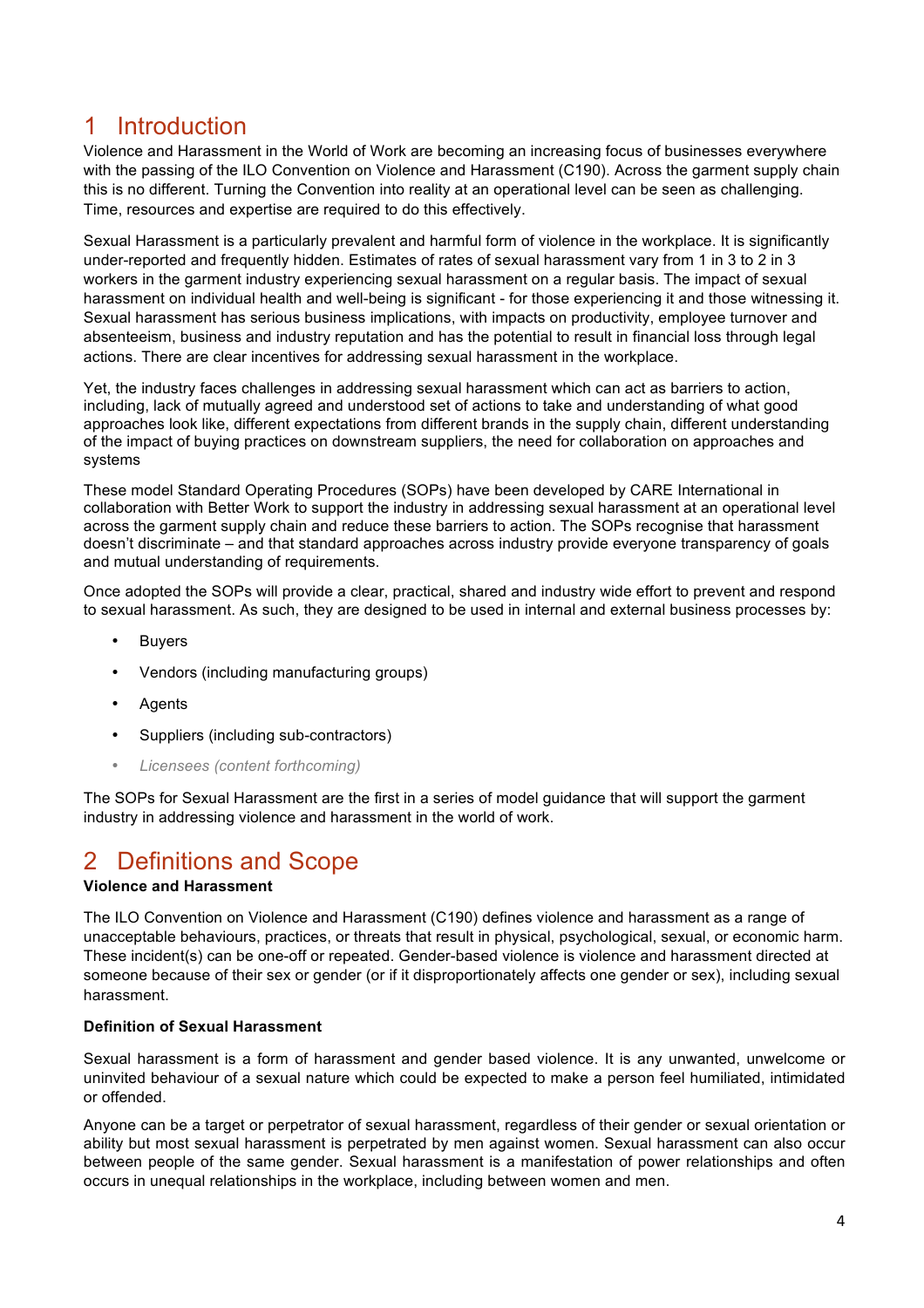While in some cases individuals may make sexual comments or personal advances without intending harm or not thinking it is harassment, such action can be unwanted, unwelcome and uninvited and make a person feel humiliated, intimidated or offended and constitute harassment. The intention of the person engaging in the behaviour does not prevent it from being sexual harassment.

Sexual harassment in the workplace can be categorized in two ways: *quid pro quo* or *hostile working environment*:

- **Quid pro quo sexual harassment** occurs when a worker is asked for a sexual favour whereby a worker's decision to submit or reject to the request is either used to make a decision about a worker's job or to provide a job benefit, including but not limited to pay rises, promotions, or continued employment.
- **Hostile work environment** consists of any conduct that create an intimidating, hostile, or humiliating work environment covering a range of behaviour including sex-based comments, disparaging remarks about the sex or gender of the victim, innuendos, and sexually suggestive or explicit materials. While a single incident constitute sexual harassment, oftentimes, sexual harassment involves repeated behaviours.

#### **Scope**

Sexual harassment in the world of work covers situations occurring in the course of, arising out of, and linked with work including but not limited to:

- Physical workspace;
- Places where workers are paid, take rest breaks and meals;
- Commute to and from work;
- Work-related events, social activities, travel, and training;
- Communications through information and communication technologies; and,
- Employer-provided accommodations.

Under this SOP, workers include employees defined by national law and practice, persons working irrespective of their contractual status, trainees, laid-off and suspended workers, and job applicants. It includes security guards, canteen employees, third parties that work in and around business sites. Employers are also included as potential targets of sexual harassment.

### 3 Principles

There are six core principles that guide these procedures. These principles ensure that any engagement with victims, survivors or complainants of workplace sexual harassment will:

- 1. **Maintain Confidentiality** the identity and identifying information will be kept confidential and private unless otherwise voluntarily agreed
- 2. **Ensure Consent** the individual's informed consent is voluntarily obtained before any action is taken
- 3. **Do no harm** take appropriate measures to secure immediate safety and refrain from actions which may result in future harm including in training and communications
- 4. **Adopt a victim and survivor centred approach** recognizing that the rights, needs and wishes of victims, survivors or complainants are to be placed at the centre of action and for these individuals or groups to be treated with dignity and respect
- 5. **Ensure equal treatment** refraining from discriminating on the bases of gender, sexual orientation, age, ethnicity, ability, migrant status, contractual status, marital status, education status or otherwise
- 6. **Advance policy and future interventions**  drawing from the findings and lessons from cases of sexual harassment to raise awareness and to inform future preventive and response measures

### 4 Procedures

The procedures recognise that prevention and response to violence is the obligation of all actors across the supply chain, both in their internal practices and externally in their dealings with other parts of the supply chain. They give practical guidance for both internal and external actions that can be taken by buyers, vendors, agents, suppliers (including sub-contractors) and (in the future) licensees.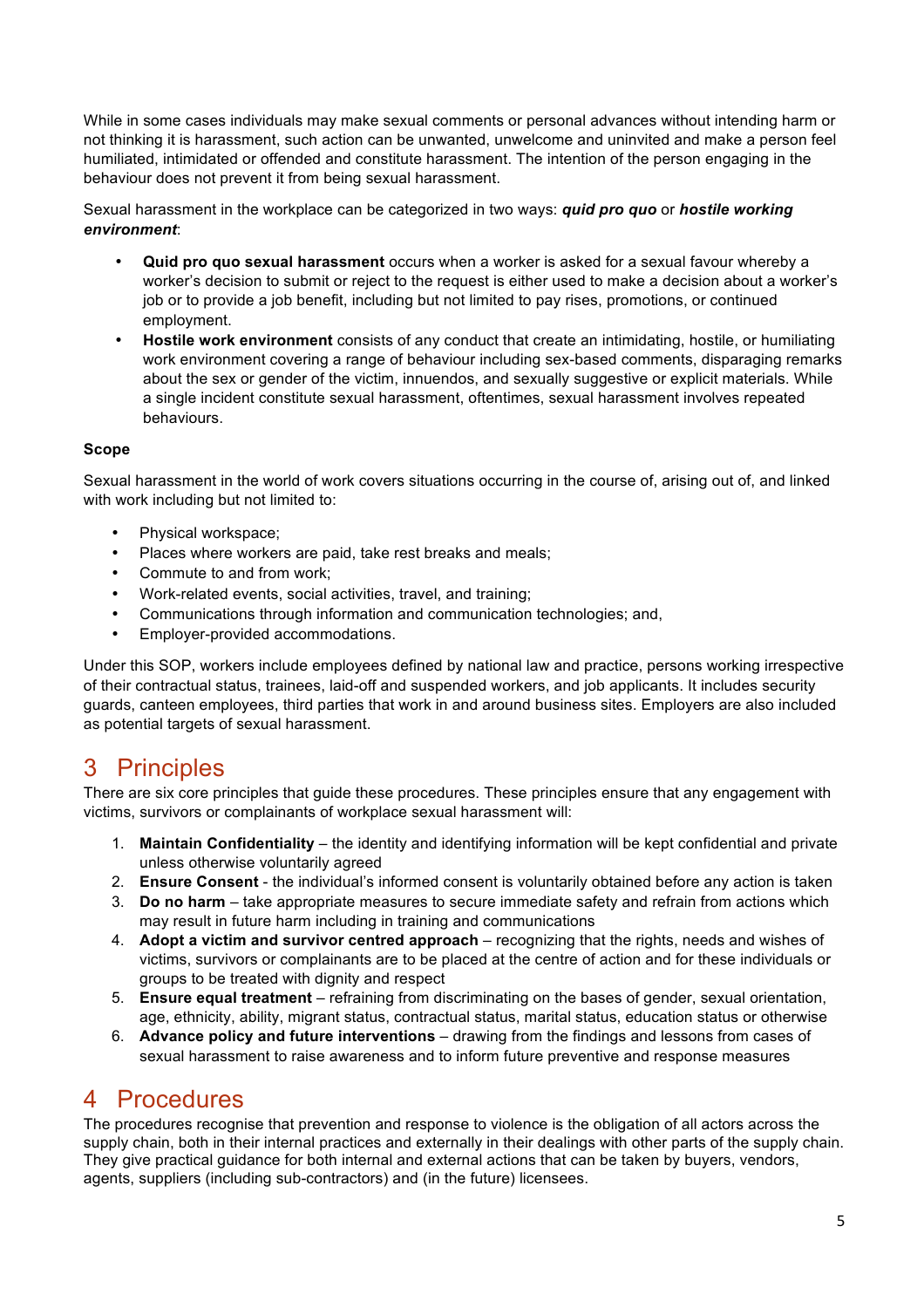The procedures cover five aspects of the workplace:

- Organisational Leadership
- Workplace Policies
- Workplace Systems
- Workplace Norms and Practices
- Workplace Training

#### *Prevention and Response a continuum*

In preventing and responding to sexual harassment in garment factories, it is important to understand that most measures can have both a protective and responsive result regarding sexual harassment. For example, while a policy seeks to outline workplace *responses* to sexual harassment, the existence of the policy can be *preventative* in its deterring effect on would-be harassers.



# 5 Understanding the Supply Chain

Manufacturing supply chains are complex, in order for these procedures to be developed CARE and Better Work have made assumptions about the supply chain model in operation. Where a supply chain relationship is more complex or not represented individual enterprises should use common sense to assess which standard operating procedure applies to these interactions.



#### Source: Better Work

### 6 Implementing the Procedures

The SOPs are designed to be used by all actors in the chain both internally and in their engagement across the supply chain to effectively prevent and respond to sexual harassment in factories. Implementation of the SOPs is likely to require an organisational action plan which will need to consider how internal systems need to be reviewed and developed. A sample template to support an implementation plan is provided in Annex 1.

Governments, unions and civil society can use these SOPs to guide engagement with actors in the supply chain.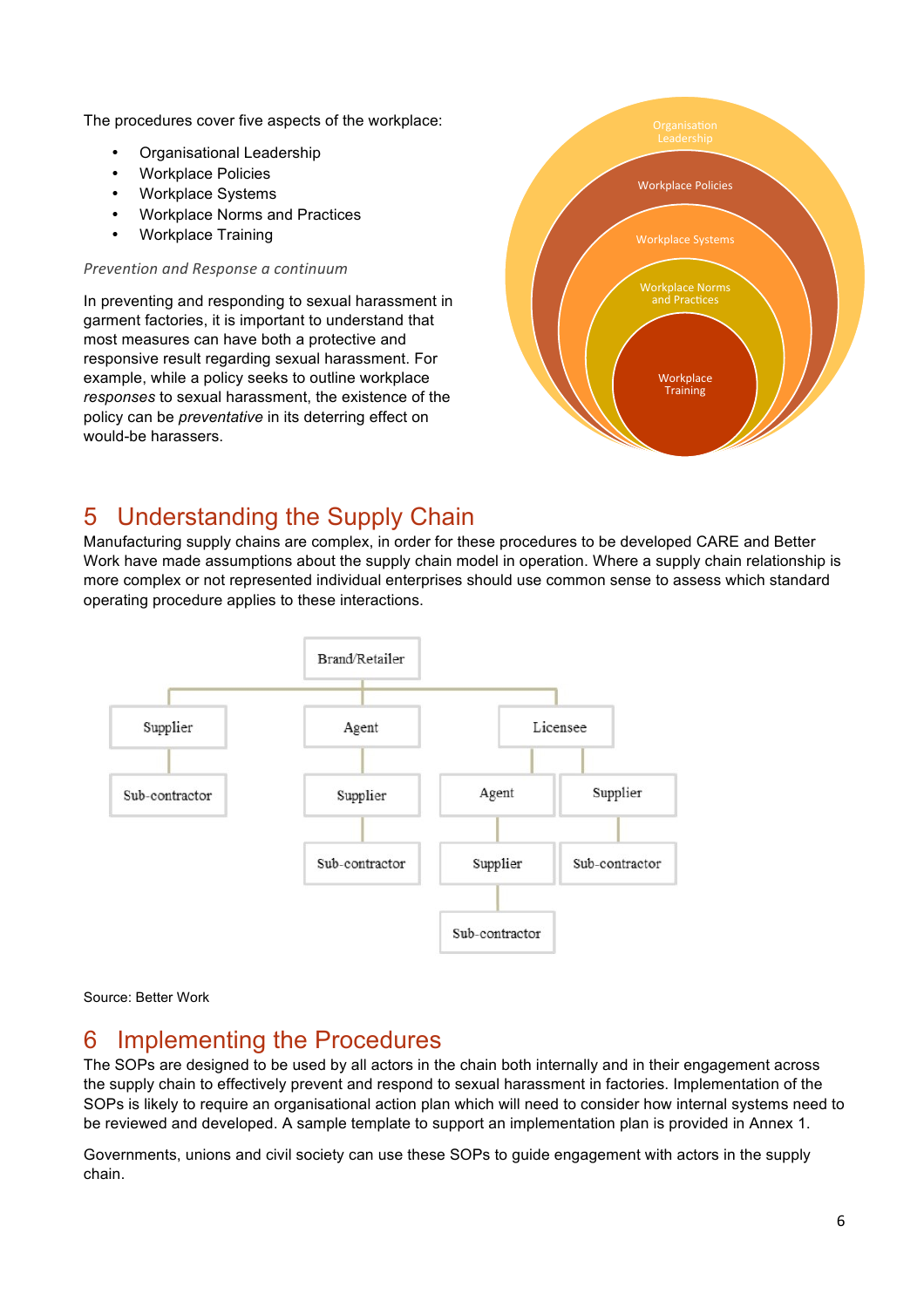These procedures should be seen as part of any companies overall obligations to support and enhance gender equality outcomes. The Sustainable Development Goals (SDGs) place the responsibility on all actors to ensure that gender equality is achieved (SDG 5) and decent work is available to all (SDG 8). Beyond individual transactions in the supply chain, business is well placed to achieve these goals through their leadership within countries and across borders as well as in their interactions with governments, civil society and unions.

# 7 Mapping Procedures to the Supply Chain

It is important that obligations and responsibilities to address sexual harassment are understood to be held by each stakeholder in the supply chain in relation to their own operations as well as the operations of those they trade with. In this, recommended procedures apply to all actors human resource management practices. This table provides a framework for understanding which procedures in this guide apply to each organisation.

| Procedure                             | <b>Buvers</b> | Agents | Vendors | Suppliers/<br>factories | Sub-<br>contractors |
|---------------------------------------|---------------|--------|---------|-------------------------|---------------------|
| 1. Human Resource Management          |               |        |         |                         |                     |
| 2. Procurement, Buyers and Purchasing |               |        |         |                         |                     |
| 3. Supply Chain Management            |               |        |         |                         |                     |
| 4. Client and Customer Management     |               |        |         |                         |                     |
| 5. Subsidiary Management              |               |        |         |                         |                     |

#### *SOP 1: Human Resource Management*

This procedures relates to the internal human resource management of **any** entity within the textile, clothing and footwear supply chain. It is designed to be used by organisations to check their political and practical ability to prevent and respond to sexual harassment.

#### *SOP 2: Procurement, Buyers and Purchasing*

This procedure relates to the procurement, buying and purchasing practices of an entity in the garment sector supply chain. It recognises that these practices can have downstream impacts on suppliers and the workplace environment including the level of harassment, and there is a responsibility for entities to consider these impacts in their practices.

#### *SOP 3: Supply Chain Management*

This procedures relate to the supply chain management practices primarily used by brands and vendors in engaging with the conduct of producers and suppliers. It serves to go beyond statements of principles found in codes of conduct to provide operational guidance on how to undertake supply chain management that is effective in supporting prevention of and response to sexual harassment. It refers to internal and external policy and practice and includes requirements to monitor the implementation of SOP 1 in suppliers and subcontractors.

#### *SOP 4: Client / Customer Management*

This procedures is designed to be used in managing clients or customers whose engagement may have an impact on operations, this may include factories managing brand clients or vendors managing brand clients. It is included to demonstrate the **mutual responsibility** of efforts to prevent and respond to sexual harassment.

#### *SOP 5: Subsidiary Management*

This procedure is designed to support manufacturers with subsidiary factory sites which are geographically dispersed. The SOP is designed to ensure harmonisation between head office and local sites and ensure that the obligations of the entity are equally understood and met at all locations.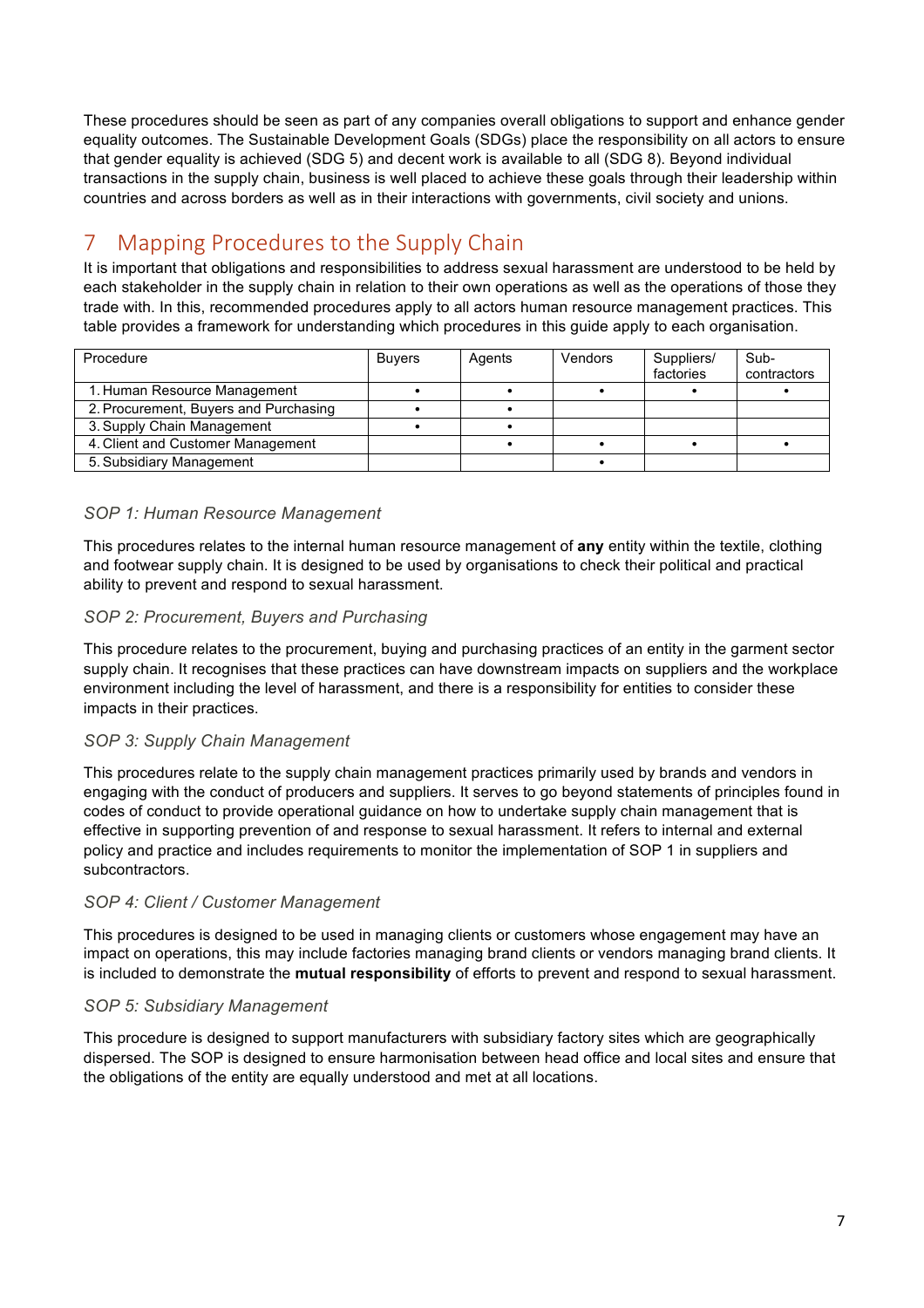### 8 Procedures

This second contains five (5) procedures related to the following core policy spaces in the garment sector supply chain.

- 1. Human Resource Management
- 2. Procurement, Buyers and Purchasing
- 3. Supply Chain Management
- 4. Client and Customer Management
- 5. Subsidiary Management

In each of these areas the framework for action covers key essential actions required in each area of operation in these five aspects of the workplace:

- Organisational Leadership
- Workplace Policies
- Workplace Systems
- Workplace Norms and Practices
- Workplace Training



Every business in the supply chain has a part to play in preventing and responding to sexual harassment. Businesses across the supply chain have a role in preventing and addressing sexual harassment, from their internal human resource policies through to their relationships within the supply chain.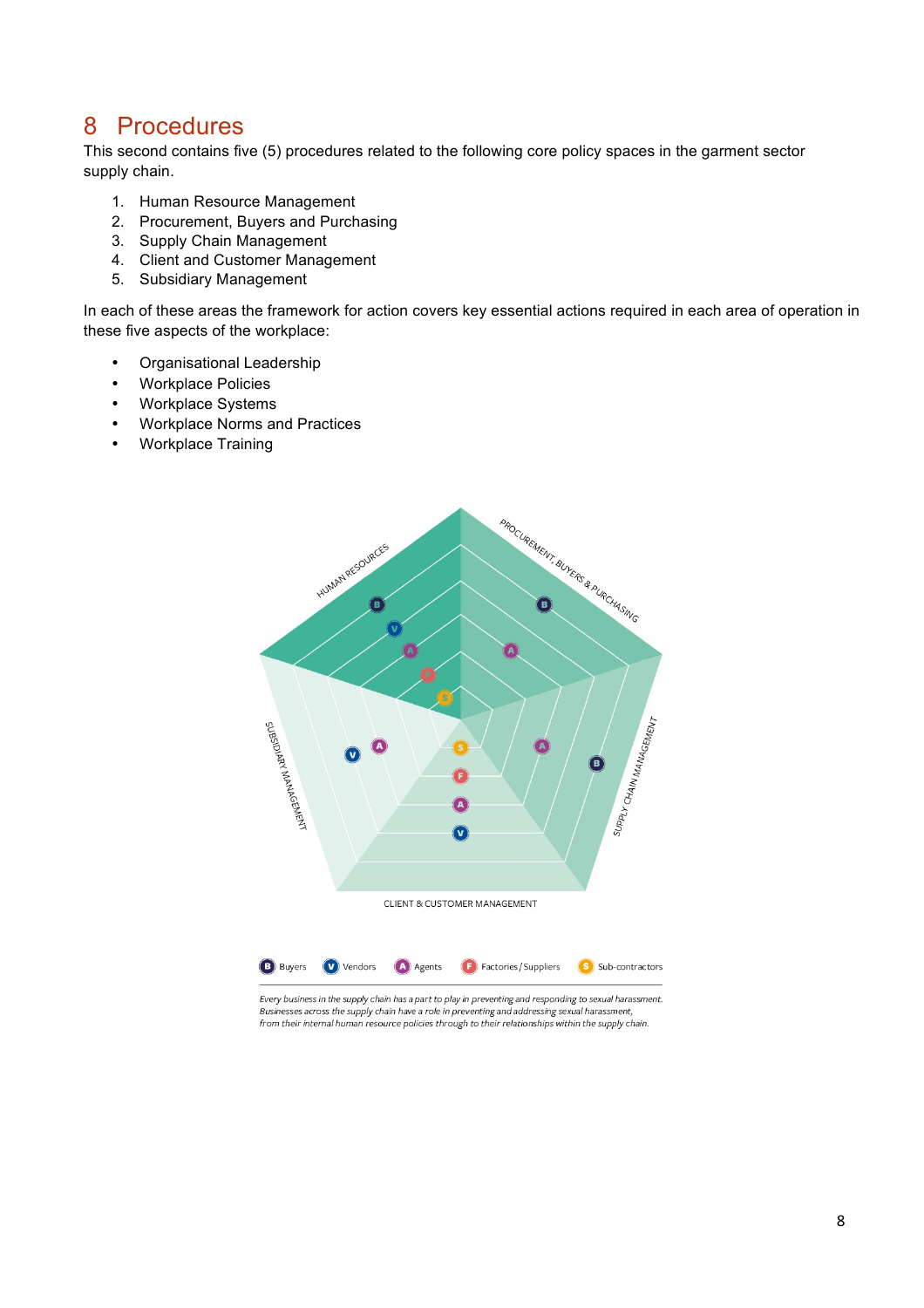# *SOP 1: Human Resource Management*

Standard Operating Procedure 2 Human Resource Management: This procedures relates to the internal human resource management of **any** entity within the textile, clothing and footwear supply chain. It is designed to be used by organisations to check their political and practical ability to prevent and respond to sexual harassment.

| <b>Organisational Leadership</b> |                                                                                                                                                                     |  |  |  |  |
|----------------------------------|---------------------------------------------------------------------------------------------------------------------------------------------------------------------|--|--|--|--|
| 1.1                              | Senior leaders publically launch and support sexual harassment policies, procedures, training and                                                                   |  |  |  |  |
|                                  | awareness campaigns                                                                                                                                                 |  |  |  |  |
| 1.2                              | Senior leadership 'walk the talk' modelling positive bystander action within the workplace                                                                          |  |  |  |  |
| 1.3                              | Anonymised reports on sexual harassment complaints are a standing agenda item in senior                                                                             |  |  |  |  |
|                                  | leadership meetings                                                                                                                                                 |  |  |  |  |
|                                  | <b>Workplace Policies</b>                                                                                                                                           |  |  |  |  |
| 2.1                              | A workplace sexual harassment policy, aligned with local law or code of conduct expectations, is in                                                                 |  |  |  |  |
|                                  | operation and is regularly socialised in the workplace.                                                                                                             |  |  |  |  |
| 2.2                              | The workplace policy contents adhere to the following principles:                                                                                                   |  |  |  |  |
|                                  | Victim/Survivor-centered                                                                                                                                            |  |  |  |  |
|                                  | Confidentiality<br>$\bullet$                                                                                                                                        |  |  |  |  |
|                                  | Equality<br>$\bullet$                                                                                                                                               |  |  |  |  |
|                                  | Safety<br>$\bullet$                                                                                                                                                 |  |  |  |  |
|                                  | Respect<br>$\bullet$                                                                                                                                                |  |  |  |  |
|                                  | Accessible with multiple reporting channels<br>٠                                                                                                                    |  |  |  |  |
|                                  | Flexible complaints process<br>٠                                                                                                                                    |  |  |  |  |
|                                  | Fairness                                                                                                                                                            |  |  |  |  |
|                                  | <b>Timely Resolution</b>                                                                                                                                            |  |  |  |  |
|                                  | Fair sanctions and disciplinary measure                                                                                                                             |  |  |  |  |
| 2.3                              | The policy contains the following core elements:                                                                                                                    |  |  |  |  |
|                                  | The inclusion of a statement of intent to enforce the policy seriously and promptly, with                                                                           |  |  |  |  |
|                                  | specifications of penalties;                                                                                                                                        |  |  |  |  |
|                                  | An outline of the organisation's objectives regarding sexual harassment;<br>$\bullet$                                                                               |  |  |  |  |
|                                  | An unambiguous definition of sexual harassment;<br>$\bullet$<br>$\bullet$                                                                                           |  |  |  |  |
|                                  | Examples of sexual harassment that may be relevant to the particular working environment;<br>Examples of what is not sexual harassment;<br>$\bullet$                |  |  |  |  |
|                                  | A statement that sexual harassment is against the law or a reference to International Labor<br>$\bullet$                                                            |  |  |  |  |
|                                  | Standards where local laws are non-existent;                                                                                                                        |  |  |  |  |
|                                  | The circumstances in which sexual harassment may occur which includes the definition of<br>$\bullet$                                                                |  |  |  |  |
|                                  | the workplace;                                                                                                                                                      |  |  |  |  |
|                                  | The consequences / penalties for policy breach;<br>$\bullet$                                                                                                        |  |  |  |  |
|                                  | The support available for complainants and victims/survivors eg changing work<br>$\bullet$                                                                          |  |  |  |  |
|                                  | arrangements, leave                                                                                                                                                 |  |  |  |  |
|                                  | Responsibilities of management and staff in relation to sexual harassment prevention<br>$\bullet$                                                                   |  |  |  |  |
|                                  | including specific training requirements with staff with responsibility for receiving,                                                                              |  |  |  |  |
|                                  | responding to and/or investigation complaints;                                                                                                                      |  |  |  |  |
|                                  | Information on where individuals can get help, advice or make a complaint;                                                                                          |  |  |  |  |
|                                  | A summary of the options available for dealing with sexual harassment;<br>Outline of grievance mechanisms - these should be perceived to be accessible, both formal |  |  |  |  |
|                                  | and informal, ones in which employees can have confidence and provide choice to                                                                                     |  |  |  |  |
|                                  | potential targets of harassment; including representation from union, civil society or                                                                              |  |  |  |  |
|                                  | government as appropriate                                                                                                                                           |  |  |  |  |
|                                  | Offer multiple reporting channels - for example, a supervisor, another manager or a                                                                                 |  |  |  |  |
|                                  | designated complaints officer;                                                                                                                                      |  |  |  |  |
|                                  | Outline of the process that will take place following a report of harassment - this should be                                                                       |  |  |  |  |
|                                  | safe and credible processes which follow principles of procedural fairness; and                                                                                     |  |  |  |  |
|                                  | Outline of support and follow up after a decision is made on the complaint.                                                                                         |  |  |  |  |
|                                  | How data will be captured and managed                                                                                                                               |  |  |  |  |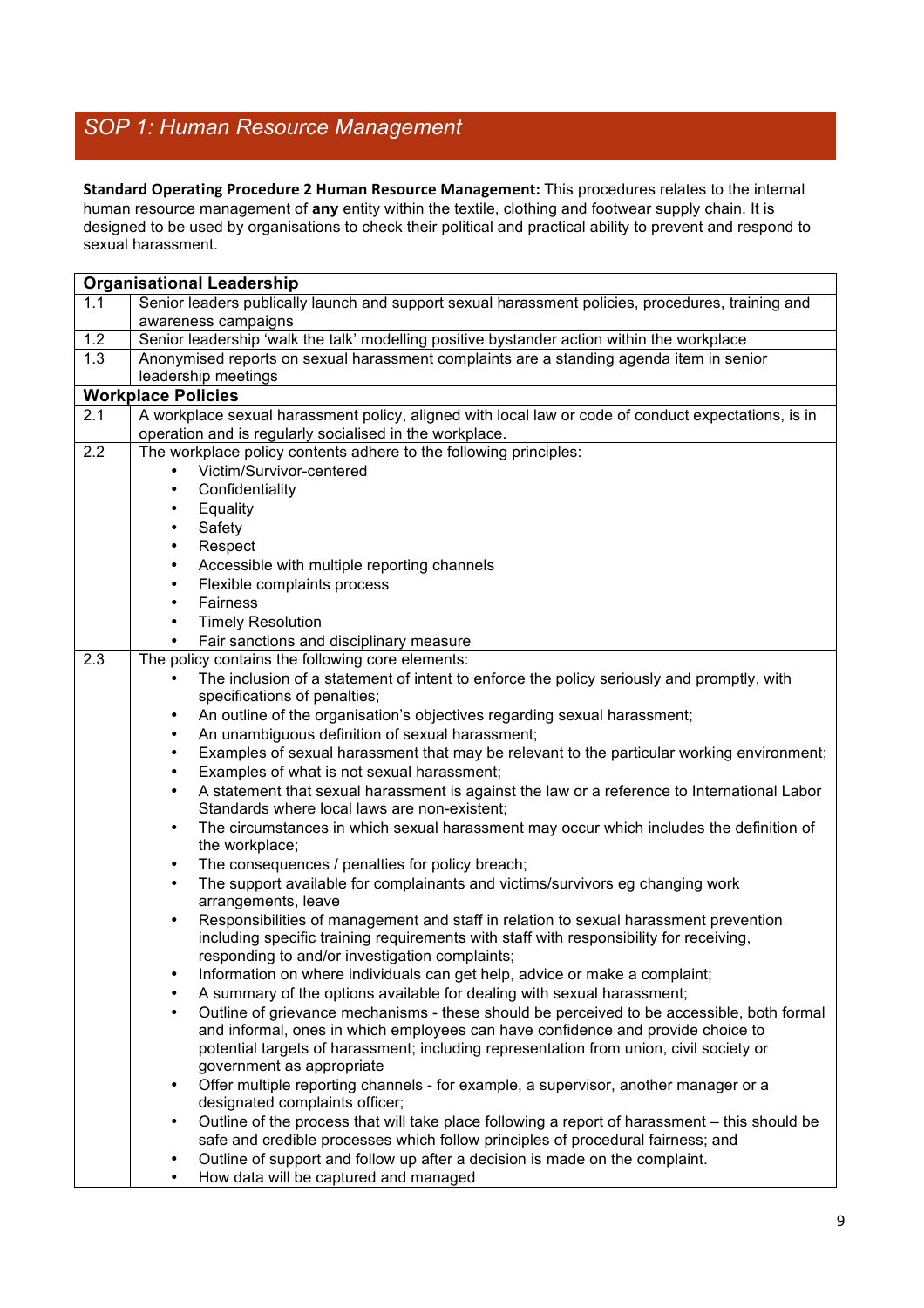|                  | Alignment with national laws where applicable / in place                                                                                                                  |  |  |  |  |  |
|------------------|---------------------------------------------------------------------------------------------------------------------------------------------------------------------------|--|--|--|--|--|
| 2.4              | Workplace policy includes a link to service providers who are able to support victims and survivors                                                                       |  |  |  |  |  |
|                  | including unions, health services or government agencies                                                                                                                  |  |  |  |  |  |
|                  | <b>Workplace Systems</b>                                                                                                                                                  |  |  |  |  |  |
| 3.1              | Evidence of timely, just, survivor centred investigations, including those run by an external                                                                             |  |  |  |  |  |
|                  | organisation                                                                                                                                                              |  |  |  |  |  |
| 3.2              | Evidence of review of and improvement to the policy and complaints handling process over time                                                                             |  |  |  |  |  |
| 3.3              | Evidence of referral information about psychosocial and health support services that are locally                                                                          |  |  |  |  |  |
|                  | available to those experiencing violence                                                                                                                                  |  |  |  |  |  |
| 3.4              | Does a representative committee or taskforce with clearly defined roles and responsibilities exist to                                                                     |  |  |  |  |  |
|                  | oversee the workplace commitment to prevention of sexual harassment?                                                                                                      |  |  |  |  |  |
| 3.5              | Tracking of the number and types of complaints received and the resolution outcome for each                                                                               |  |  |  |  |  |
|                  | complaint in an anonymised secure data system                                                                                                                             |  |  |  |  |  |
| 3.6              | Sexual harassment is included in questions / surveys related to exit data collected to understand                                                                         |  |  |  |  |  |
|                  | employee reasons for leaving                                                                                                                                              |  |  |  |  |  |
|                  | <b>Workplace Norms and Practices</b>                                                                                                                                      |  |  |  |  |  |
| 4.1              | Communication to workers about the policy and complaints mechanism and ongoing socialisation                                                                              |  |  |  |  |  |
| 4.2              | Monitoring of perceptions of workplace norms through                                                                                                                      |  |  |  |  |  |
|                  | Worker satisfaction with or perception of the policy and the complaints mechanism<br>Actual complaints received through informal and formal channels                      |  |  |  |  |  |
|                  | Confidence and willingness to take bystander action                                                                                                                       |  |  |  |  |  |
|                  | Employee perceptions of response by co-workers in the event a complaint is made                                                                                           |  |  |  |  |  |
|                  | Confidence to report sexual harassment                                                                                                                                    |  |  |  |  |  |
| 4.3              | Monitoring actual norms and practices through worker surveys regarding sexual harassment that is                                                                          |  |  |  |  |  |
|                  | witnessed and/or heard about and actions taken/not taken in response to incidents                                                                                         |  |  |  |  |  |
| 4.4              | Communications to workers about gender equality objectives of the business e.g. through                                                                                   |  |  |  |  |  |
|                  | International Women's Day                                                                                                                                                 |  |  |  |  |  |
| 4.5              | Workplace training and communications highlight the role that norms play in perpetuating sexual                                                                           |  |  |  |  |  |
|                  | harassment and promote positive norms instead                                                                                                                             |  |  |  |  |  |
| 4.6              | Bystander intervention is encouraged as a form of preventing sexual harassment                                                                                            |  |  |  |  |  |
| 4.7              | Practices in the workplace contribute to reducing / preventing harassment e.g. different incentive                                                                        |  |  |  |  |  |
|                  | structures between supervisors and line workers in factories are aligned                                                                                                  |  |  |  |  |  |
|                  | <b>Workplace Training</b>                                                                                                                                                 |  |  |  |  |  |
| 5.1              | Staff with supervisory or leadership responsibilities trained in receiving, responding to complaints                                                                      |  |  |  |  |  |
| 5.2              | Appropriate staff trained in investigation of complaints                                                                                                                  |  |  |  |  |  |
| 5.3              | Sexual harassment prevention training to all employees and contracted is undertaken and                                                                                   |  |  |  |  |  |
| $\overline{5.4}$ | monitored and records kept of attendance and resulting shifts in knowledge and understanding<br>Training that is of sufficient quality and meets the following standards: |  |  |  |  |  |
|                  | uses and reviews pre and post testing                                                                                                                                     |  |  |  |  |  |
|                  | Universally applied to the workforce                                                                                                                                      |  |  |  |  |  |
|                  | targeted to role and gender                                                                                                                                               |  |  |  |  |  |
|                  | targeted to legal and social norms context<br>$\bullet$                                                                                                                   |  |  |  |  |  |
|                  | encourage positive bystander action<br>$\bullet$                                                                                                                          |  |  |  |  |  |
|                  | well designed by subject matter experts<br>$\bullet$                                                                                                                      |  |  |  |  |  |
|                  | led by skilled trainers<br>٠                                                                                                                                              |  |  |  |  |  |
|                  | likely to be effective by being longer, face to face, intensive                                                                                                           |  |  |  |  |  |
|                  | supporting facilitators to manage inevitable resistance                                                                                                                   |  |  |  |  |  |
| 5.5              | Workplace training includes information on where to access to support services from civil society,                                                                        |  |  |  |  |  |
|                  | unions, health services or government agencies                                                                                                                            |  |  |  |  |  |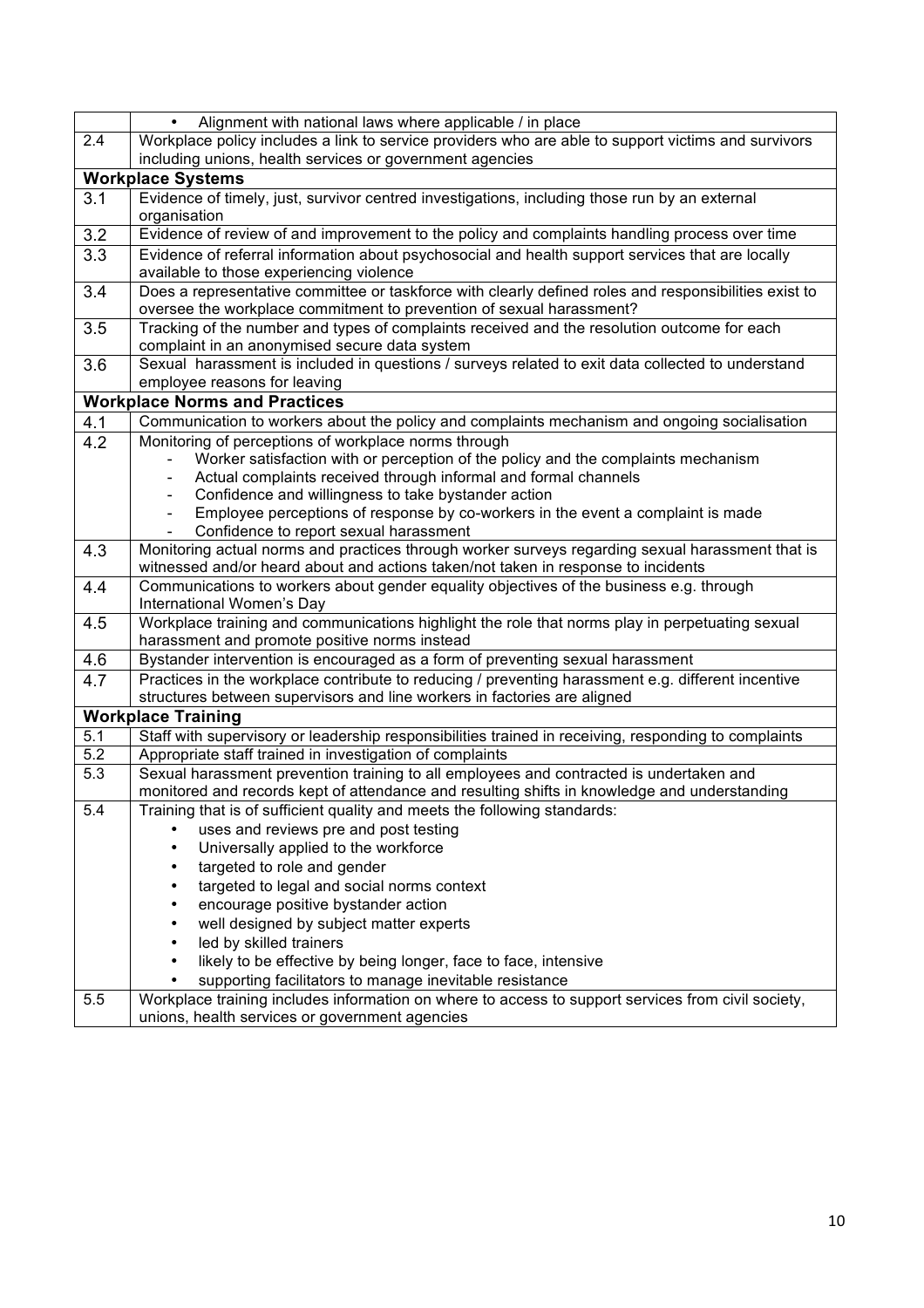# *SOP 2: Procurement, Buyers and Purchasing*

Standard Operating Procedure 2 Procurement, Buyers and Purchasing: This procedure relates to the procurement, buying and purchasing practices of an entity in the garment sector supply chain. It recognises that these practices can have downstream impacts on suppliers and the workplace environment including the level of harassment, and there is a responsibility for entities to consider these impacts in their practices.

| <b>Organisational Leadership</b> |                                                                                                      |  |  |  |  |
|----------------------------------|------------------------------------------------------------------------------------------------------|--|--|--|--|
| 1.1                              | Senior leaders publically launch and support procurement and purchasing policies which               |  |  |  |  |
|                                  | minimise/reduce/do no harm in buying practices with vendors and suppliers                            |  |  |  |  |
|                                  | <b>Workplace Policies</b>                                                                            |  |  |  |  |
| 2.1                              | Sustainable procurement and purchasing policies are in place                                         |  |  |  |  |
| 2.2                              | Policies contain specific requirements regarding practices linked to sexual harassment increases in  |  |  |  |  |
|                                  | the supply chain:                                                                                    |  |  |  |  |
|                                  | Lead times                                                                                           |  |  |  |  |
|                                  | Buying and procurement standards                                                                     |  |  |  |  |
|                                  | Policies on timelines for alterations to designs                                                     |  |  |  |  |
|                                  | <b>Workplace Systems</b>                                                                             |  |  |  |  |
| 3.1                              | Monthly monitoring of deviations from / adherence to the policy through self report                  |  |  |  |  |
| 3.2                              | Incentives structured to support policy adherence                                                    |  |  |  |  |
| 3.3                              | Business case / process required to deviation                                                        |  |  |  |  |
| 3.4                              | Grievance / complaint mechanism made available to report purchasing practices not in line with       |  |  |  |  |
|                                  | sustainable procurement and purchasing policies                                                      |  |  |  |  |
|                                  | <b>Workplace Norms and Practices</b>                                                                 |  |  |  |  |
| 4.1                              | Communication to employees about the purchasing and responsible sourcing practices, their            |  |  |  |  |
|                                  | rationale and the role they play in gender equality outcomes in sourcing countries                   |  |  |  |  |
| 4.2                              | Monitoring actual norms and practices through vendor and supplier surveys                            |  |  |  |  |
| 4.3                              | Communications to suppliers and vendors about the policy with a grievance/complaints mechanism       |  |  |  |  |
|                                  | made available                                                                                       |  |  |  |  |
|                                  | <b>Workplace Training</b>                                                                            |  |  |  |  |
| 5.1                              | Staff with purchasing and sourcing responsibilities are trained in supply chain impacts of practices |  |  |  |  |
|                                  | including impacts on sexual harassment                                                               |  |  |  |  |
| $\overline{5.2}$                 | Training is supported with communications materials that keep sexual harassment considered in        |  |  |  |  |
|                                  | purchasing and buying decisions                                                                      |  |  |  |  |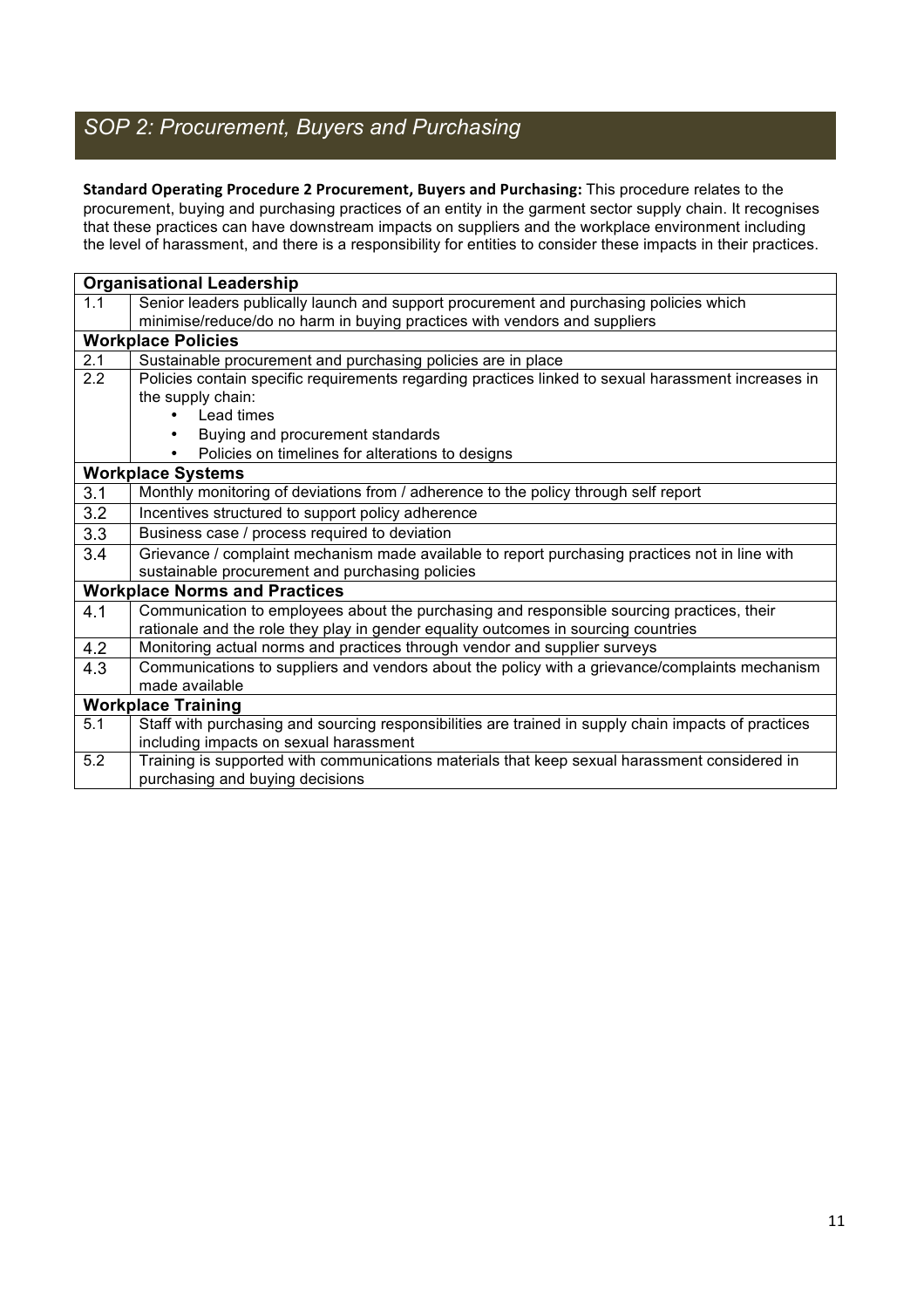### *SOP 3: Supply Chain Management*

**Standard Operating Procedure 3 Supply Chain Management:** This procedures relate to the supply chain management practices primarily used by brands and vendors in engaging with the conduct of producers and suppliers. It serves to go beyond statements of principles found in codes of conduct to provide operational guidance on how to undertake supply chain management that is effective in supporting prevention of and response to sexual harassment. It refers to internal and external policy and practice and includes requirements to monitor the implementation of SOP 1 in suppliers and subcontractors.

|                           | <b>Organisational Leadership</b>                                                                                                                                                        |  |  |  |  |  |
|---------------------------|-----------------------------------------------------------------------------------------------------------------------------------------------------------------------------------------|--|--|--|--|--|
| 1.1                       | Senior leaders publically launch and support supply chain management practices that support                                                                                             |  |  |  |  |  |
|                           | prevention, reduction and response to sexual harassment in constructive ways                                                                                                            |  |  |  |  |  |
| <b>Workplace Policies</b> |                                                                                                                                                                                         |  |  |  |  |  |
| 2.1                       | Supply chain management policies in relation to sexual harassment prioritise supplier development                                                                                       |  |  |  |  |  |
|                           | and remediation in implementation of SOP1                                                                                                                                               |  |  |  |  |  |
| 2.2                       | Policies will contain clear guidance for suppliers that covers the standards set out in SOP 1 and in<br>addition:                                                                       |  |  |  |  |  |
|                           | Definitions of sexual harassment<br>$\equiv$                                                                                                                                            |  |  |  |  |  |
|                           | Expectations of suppliers in relation to sexual harassment prevention and response<br>$\overline{\phantom{a}}$                                                                          |  |  |  |  |  |
|                           | Clearly outline brand/vendor/licencee response to cases of sexual harassment being<br>identified                                                                                        |  |  |  |  |  |
|                           | Clearly outline support available from brand/vendor /licencee in prevention, response and<br>remediation of sexual harassment                                                           |  |  |  |  |  |
|                           | Zero tolerance policies will be reserved for repeated failure to prevent and address sexual<br>harassment                                                                               |  |  |  |  |  |
|                           | Supplier incentives and penalties for adherence / non-adherence to expectations                                                                                                         |  |  |  |  |  |
|                           | Access to remedy for complaints received                                                                                                                                                |  |  |  |  |  |
| 2.3                       | Supply chain management policies cover responsibilities of staff in relation to receiving and                                                                                           |  |  |  |  |  |
|                           | responding to complaints including self-care for staff who may directly receive complaints                                                                                              |  |  |  |  |  |
| 2.4                       | Supply chain management policies include organisational approach for addressing worker                                                                                                  |  |  |  |  |  |
|                           | vulnerability                                                                                                                                                                           |  |  |  |  |  |
|                           | <b>Workplace Systems</b>                                                                                                                                                                |  |  |  |  |  |
| 3.1                       | Monitoring system exists for monitoring cases, responses, remediation outcomes                                                                                                          |  |  |  |  |  |
| 3.2                       | Incentives structured to support policy adherence – prevention and response to SH is incentivised to<br>avoid creating adverse incentive systems that punish suppliers for transparency |  |  |  |  |  |
|                           | <b>Workplace Norms and Practices</b>                                                                                                                                                    |  |  |  |  |  |
| 4.1                       | Communication to employees about expectations                                                                                                                                           |  |  |  |  |  |
| 4.2                       | Monitoring actual norms and practices through vendor and supplier surveys                                                                                                               |  |  |  |  |  |
| $\overline{4.3}$          | Communications to suppliers and vendors about the policy with a grievance/complaints mechanism<br>made available                                                                        |  |  |  |  |  |
| <b>Workplace Training</b> |                                                                                                                                                                                         |  |  |  |  |  |
| $\overline{5.1}$          | Staff with supply chain responsibilities are trained in sexual harassment including, power relations,                                                                                   |  |  |  |  |  |
|                           | what sexual harassment is, how to identify it, how to work with suppliers to prevent and respond to                                                                                     |  |  |  |  |  |
|                           | sexual harassment                                                                                                                                                                       |  |  |  |  |  |
| 5.2                       | Staff with supply chain responsibilities are trained in how to respond to individual complaints with                                                                                    |  |  |  |  |  |
|                           | survivor centred approaches                                                                                                                                                             |  |  |  |  |  |
| 5.3                       | Staff with supply chain responsibilities are supported in developing self-care strategies required for                                                                                  |  |  |  |  |  |
|                           | avoiding vicarious trauma                                                                                                                                                               |  |  |  |  |  |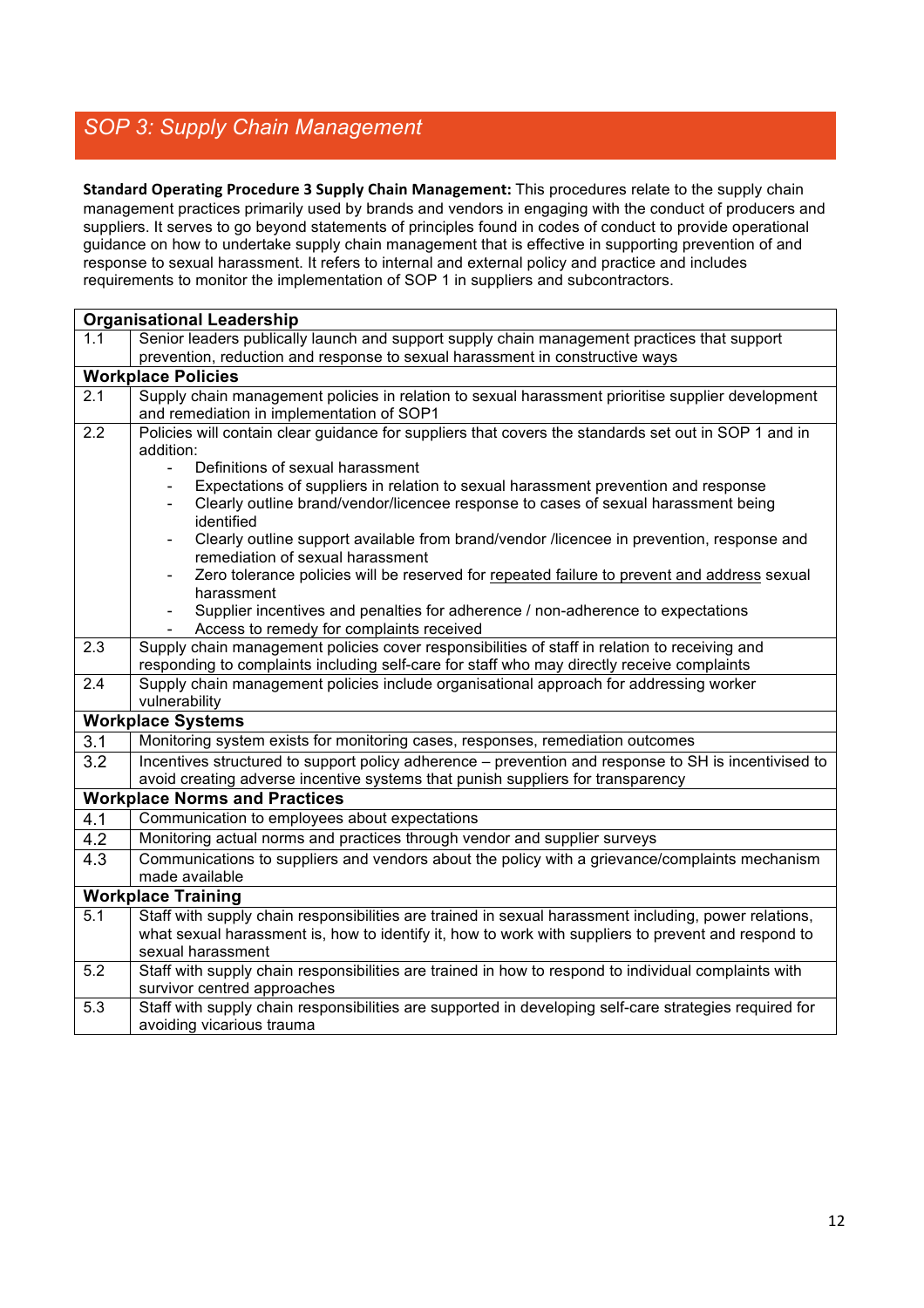# *SOP 4: Client / Customer Management*

Standard Operating Procedure 4 Client/Customer Management: This procedures is designed to be used in managing clients or customers whose engagement may have an impact on operations, this may include factories managing brand clients or vendors managing brand clients. It is included to demonstrate the **mutual responsibility** of efforts to prevent and respond to sexual harassment.

|                                      | <b>Organisational Leadership</b>                                                                      |  |  |  |  |
|--------------------------------------|-------------------------------------------------------------------------------------------------------|--|--|--|--|
| 1.1                                  | Share with (existing and potential) clients/customers organisation objectives and policies regarding  |  |  |  |  |
|                                      | sexual harassment, procurement and supply chain management (relevant to individual interactions)      |  |  |  |  |
|                                      | <b>Workplace Policies</b>                                                                             |  |  |  |  |
| 2.1                                  | Clients are expected to support the workplace policies in relation to sexual harassment               |  |  |  |  |
| 2.2                                  | Clients are expected to support workplace policies in relation to purchasing practices (SOP 2) and    |  |  |  |  |
|                                      | supply chain management (SOP3)                                                                        |  |  |  |  |
|                                      | <b>Workplace Systems</b>                                                                              |  |  |  |  |
| 3.1                                  | Contracts are modelled around purchasing standards that support implementation of sexual              |  |  |  |  |
|                                      | harassment policy and system                                                                          |  |  |  |  |
| <b>Workplace Norms and Practices</b> |                                                                                                       |  |  |  |  |
| 4.1                                  | Contracting processes raise concerns around buying practices (eg short lead times, changes to         |  |  |  |  |
|                                      | designs) that impact on ability to meet sexual harassment standards                                   |  |  |  |  |
|                                      | <b>Workplace Training</b>                                                                             |  |  |  |  |
| 5.1                                  | Staff are trained in negotiating on contracts regarding purchasing practices to better support sexual |  |  |  |  |
|                                      | harassment policy                                                                                     |  |  |  |  |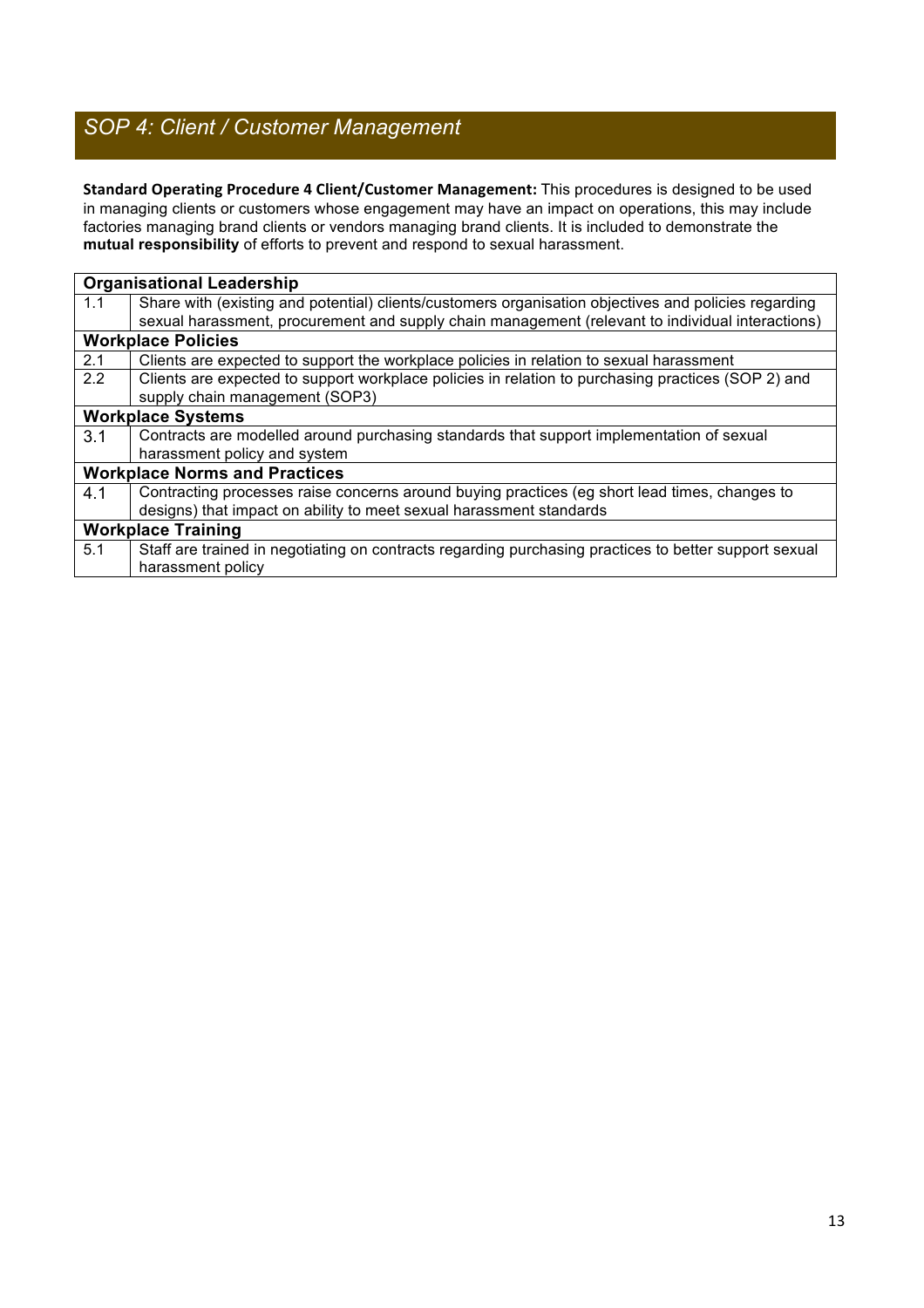# *SOP 5: Subsidiary Management*

**Standard Operating Procedure 5 Subsidiary Management:** This procedure is designed to support manufacturers with subsidiary factory sites which are geographically dispersed. The SOP is designed to ensure harmonisation between head office and local sites and ensure that the obligations of the entity are equally understood and met at all locations.

|     | <b>Organisational Leadership</b>                                                                                                                                                                |  |  |  |  |
|-----|-------------------------------------------------------------------------------------------------------------------------------------------------------------------------------------------------|--|--|--|--|
| 1.1 | Senior leaders publically launch and support sexual harassment prevention, procurement and<br>purchasing policies which minimise/reduce/do no harm to head office and all subsidiary operations |  |  |  |  |
| 1.2 | Sexual harassment complaints and resolution for individual sites and across all operations is a                                                                                                 |  |  |  |  |
|     | standing agenda item for senior leadership meetings at head office and subsidiary level                                                                                                         |  |  |  |  |
|     | <b>Workplace Policies</b>                                                                                                                                                                       |  |  |  |  |
| 2.1 | Policies developed at head office are devolved and implemented in each subsidiary operation                                                                                                     |  |  |  |  |
|     | <b>Workplace Systems</b>                                                                                                                                                                        |  |  |  |  |
| 3.1 | Implementation of policies on sexual harassment, procurement and purchasing, are monitored<br>through reporting from subsidiary to head office on a regular basis                               |  |  |  |  |
| 3.2 | Individual subsidiary sites are incentivised to support policy adherence                                                                                                                        |  |  |  |  |
| 3.3 | Data on sexual harassment complaints, and their resolution, are maintained across sites and<br>collated at head office regularly for management attention                                       |  |  |  |  |
|     | <b>Workplace Norms and Practices</b>                                                                                                                                                            |  |  |  |  |
| 4.1 | Head office communications to workers in all sites are shared as a matter of practice                                                                                                           |  |  |  |  |
| 4.2 | Communication to workers about sexual harassment and purchasing and responsible sourcing                                                                                                        |  |  |  |  |
|     | practices is provided by head office and individual subsidiary sites                                                                                                                            |  |  |  |  |
| 4.3 | Communications to suppliers and vendors about the policy with a grievance/complaints mechanism<br>made available                                                                                |  |  |  |  |
|     | <b>Workplace Training</b>                                                                                                                                                                       |  |  |  |  |
| 5.1 | A harmonised workplace training program is developed and implemented at all sites such that                                                                                                     |  |  |  |  |
|     | training obligations below are met                                                                                                                                                              |  |  |  |  |
| 5.2 | Staff with relevant responsibilities in all subsidiary sites are trained in accordance with the relevant                                                                                        |  |  |  |  |
|     | SOPs on sexual harassment, procurement and purchasing and supply chain management                                                                                                               |  |  |  |  |
| 5.3 | Staff with responsibility for sexual harassment are trained in receiving and responding to complaints                                                                                           |  |  |  |  |
|     | with a survivor centred approach                                                                                                                                                                |  |  |  |  |
| 5.4 | Staff with responsibility for sexual harassment are trained in self-care strategies to avoid vicarious                                                                                          |  |  |  |  |
|     | trauma                                                                                                                                                                                          |  |  |  |  |